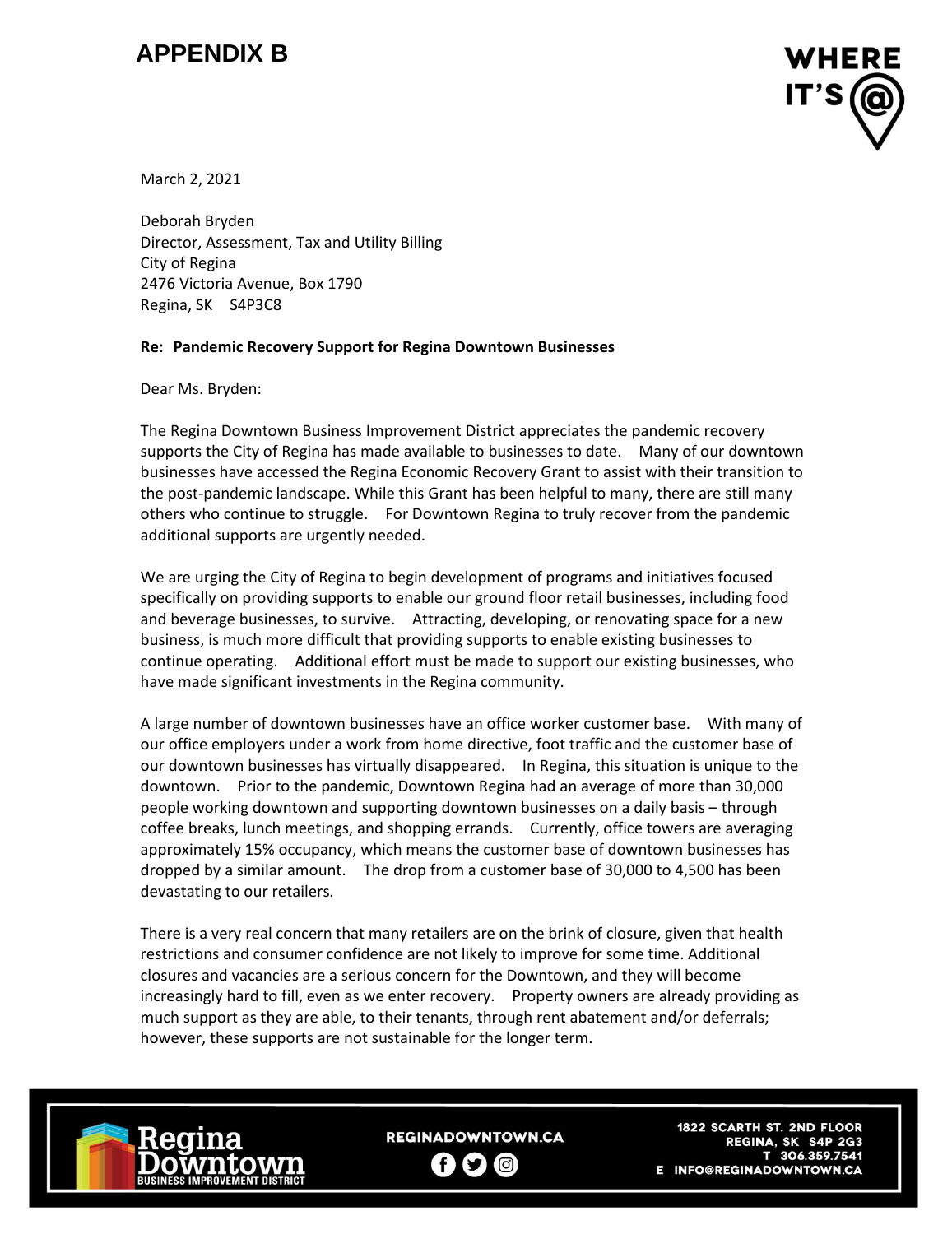

Our membership has been very vocal in advising us that:

- main floor retail has been seriously impacted by the Covid-19 pandemic;
- federal programming has been helpful to main floor retail business , but doesn't compare to a "business-as-usual" scenario;
- landlords have been working hard to provide a considerable amount of aid to their existing tenants;
- significant work needs to be done to address gaps in the existing support programs, rather than in simply "topping up" federal programs (for example, there is very little to no support programs for new businesses);
- property taxes are a direct pass through to the renter in 98% of leases and are therefore a very real fixed cost of doing business.

The projected economic situation of post-pandemic Downtown Regina is extremely serious and worrisome, and it should be an issue of great concern to the City. To protect and revitalize Regina's downtown will take incentives, grants and many layers of government support. If we, as a community want a thriving, vibrant downtown, we must first focus on supporting and protecting our ground floor retail businesses.

RDBID urgently requests that the City of Regina begin development of an economic stimulus program directed to our City Centre Core, as part of our municipal economic recovery strategy. Short term solutions in this stimulus program could include grants to support the redevelopment of vacant spaces, business attraction efforts, and public space enhancements to create safe and appealing environments for visitors and businesses.

As a longer-term solution, the City of Regina should also consider property tax abatement programs directed to Downtown Regina. The City already has property tax abatement programs in place for the downtown development of condominiums and heritage properties. We request that a similar program for main floor commercial, and retail improvements to businesses, be considered for Downtown Regina. These tax abatements (generally over 5 years in other programs) would incent retailers to locate in Downtown Regina and would help to revitalize the City's downtown post pandemic. This grant would be focused on re-developing existing properties, but there could also be consideration for new build. We would also recommend that main floor building improvements be included in the grant program.

As an immediate support to our small businesses, we request the City of Regina implement a program similar to th[e City of Calgary Business Improvement Area Relief Program.](https://newsroom.calgary.ca/the-city-of-calgary-announces-2021-business-improvement-area-relief-program/) The City of Calgary has allocated over \$4.2 million in provincial and federal COVID-19 recovery funding towards their Business Improvement Areas. There are 15 BIAs located in Calgary and all 6,044 businesses located within the BIAs will have a one-time credit equal to their 2021 BIA tax bill applied to their account. Business owners will be mailed an updated account statement showing the credit applied and their current account balance. This program will reduce costs



**REGINADOWNTOWN.CA** Ð  $\bullet$   $\circ$ 

**1822 SCARTH ST. 2ND FLOOR** REGINA, SK S4P 2G3 T 306.359.7541 E INFO@REGINADOWNTOWN.CA